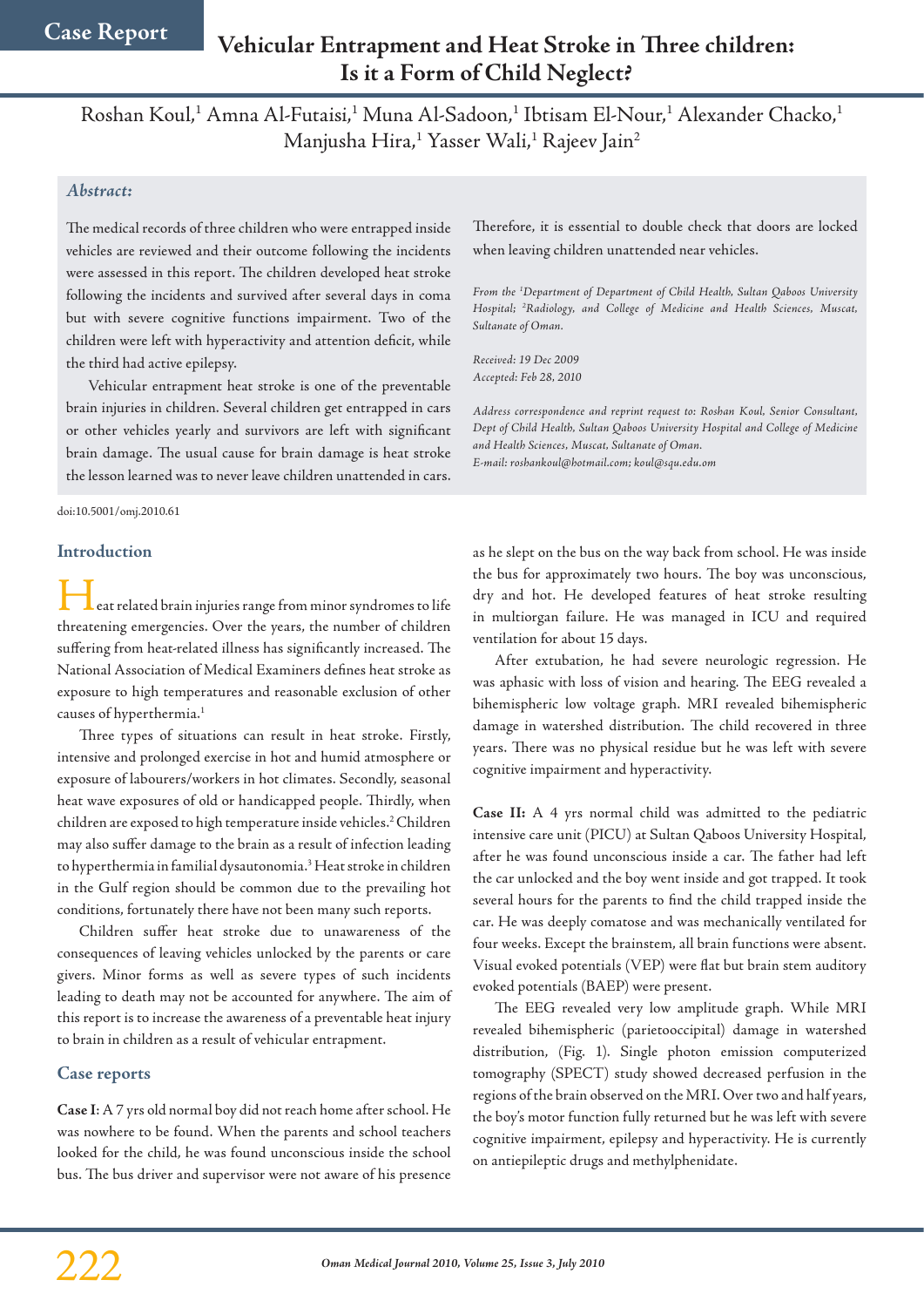

**Figure 1**: Axial FLAIR image at the level of the lateral ventricles demonstrating edema of the watershed zones in bilateral ACA-MCA and MCA-PCA territories in the frontal and parietooccipital regions respectively (arrows). The changes are more pronounced on the left side.

**Case III:** A normal 3 yrs 9 months old child went to play with his cousins and after half an hour, the parents realized that he was missing. The parents found him one and half hours later in his father's car unconscious, excessively sweating and very warm to touch. The father recalled that he had forgotten to lock the remote operated car and the windows were closed.

Upon arrival to the local hospital, the boy had hyperthermia, bradycardia of 20/minute, Glasgow coma scale of 3/15 and severely acidotic with a pH of 6.4. He developed seizures (convulsive status epilepticus) and multiorgan failure. He required two weeks of mechanical ventilation, anticonvulsants (intravenous Phenobarbital and midazolam infusion) and intensive supportive care. The deranged liver and renal functions were normalized within 3-4 week.

CT scan of the brain showed subtle decreases in the density of the parieto-occipital and temporal regions on both sides. On neurological evaluation three weeks post heat stroke, the child was aphasic, had cortical blindness and only startled on loud sound. He continued to have choreathetosis and myoclonic seizures. There were bipyramidal signs, grade 3/5 power in extremities with exaggerated deep tendon reflexes and up going planters. The MRI

of the brain revealed high intensity areas on both sides of parietal and occipital regions on the left more than the right.

The brain SPECT showed decreased uptake in areas corresponding to the MRI lesions. BAEP was normal but VEP was absent on both sides. When VEP was repeated after three months, the waveform and latencies had returned and were normal. At present, the child has mild right side weakness and myoclonic seizures. He could recognize his parents and language is returning. He was on clonazepam for control of seizures. A repeat MRI of the brain revealed improvement in the previous lesions.

#### **Discussion**

Heat illness most seriously affects the poor urban dwellers, young children, those with chronic physical and mental illnesses, substance abusers, the elderly, and people who engage in excessive physical activity under harsh conditions.2 A car becomes an oven when left in the open or shaded area at high temperatures. If the outside temperature is 93 degree F (33.9 °C), after 20 minutes, the inside temperature reaches 125 degree F  $(51.8 °C)$  and after 40 minutes it reaches 140 degree F (60 °C). A car parked in direct sunlight can reach 131 degree F (55 °C) to 171 degree F (77.1 °C) in 15 minutes.4 In 2003, 42 children died, of heat stroke, as a result of being left inside a vehicle.<sup>5</sup>

Leaving children unattended in or around vehicles is a serious problem and a form of neglect. More than 1000 cases involving injury or death have been documented so farfrom USA.6 Between 35 - 40% of victims aged 14 and under do not survive. There is an overall fatality rate of 20 - 25% of all victims after entrapment episodes. In France, two children died of heatstroke after fathers left them locked in cars due to tragic lapse in care. They went to work thinking the outside temperature was only 25°C.<sup>7</sup> Meanwhile in the US a four year old boy died on his mother's wedding day after she left him locked in her car while she went for a manicure. The big day turned into a tragedy when she came out of the beauty salon 3 hours later to find her son, who she thought was at a relative's house, slumped inside her parked vehicle.7

The mechanism of heat stroke in two of our reported children was leaving car doors unlocked and the children getting access into them, without parents realizing the entrapment, and heat stroke occurring. This constitutes a form of unawareness of the parents that such serious brain injuries could develop. These three cases reported needed intensive care management and survived with residual brain damage.

On the other hand, there are reports of children having been found dead inside cars and never reached medical care.7 In our reported cases, the remote keys were contributory in two cases. The parents thought the cars were locked but actually were not.